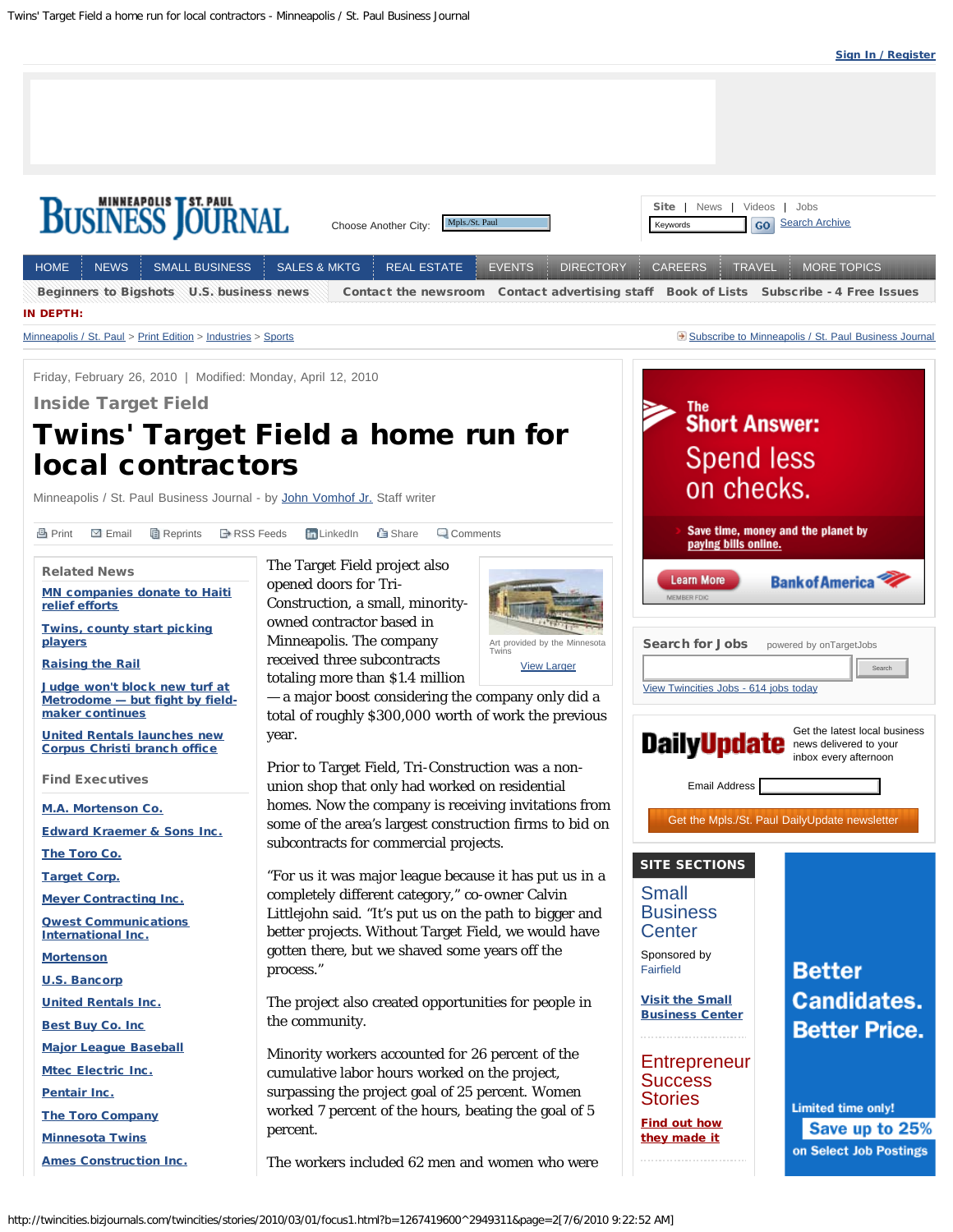[URS Corp.](http://www.netprospex.com/company/executives/URS?companyID=1644834) [Schindler Elevator Corp.](http://www.netprospex.com/company/executives/Schindler-Elevator?companyID=1816259) [Anheuser-Busch](http://www.netprospex.com/company/executives/Anheuser-Busch?companyID=1644343) [Daktronics Inc.](http://www.netprospex.com/company/executives/Daktronics?companyID=1646155)

hired through the Community Workforce Program, which was created to provide entry-level employment opportunities for unemployed and under-employed Hennepin County residents. Those workers included 35 people who were referred through **[Summit](http://profiles.portfolio.com/company/us/mn/minneapolis/summit_academy_oic/2622166/) [Academy OIC](http://profiles.portfolio.com/company/us/mn/minneapolis/summit_academy_oic/2622166/)**, a Minneapolis-based nonprofit

educational and vocational training center.

Summit Academy President and CEO Louis King said he believes the work force participation program ultimately achieved the intended goals, despite getting off to a slow start.

"There are people who were making \$5,000, then they went to work on the ballpark and they were earning \$20 an hour or more — \$40,000 a year," he said. "You can't beat that."

# **Twins win**

For years, Twins officials preached that the team needed a new ballpark to compete with its **[Major League Baseball](http://profiles.portfolio.com/company/us/ny/new_york/major_league_baseball/114248/)** counterparts, both on the field and on the business side. It appears to be working.

The team has sold approximately 20,000 season tickets for the 2010 season, nearly double its highest total from the Metrodome. About 98 percent of club seats — some of which cost as much as \$275 per game — are sold, and local companies have snatched up 50 of the 54 private suites.

Twins officials expect total attendance for the inaugural season at Target Field to push 3 million fans, pushing the team's single-season attendance record of 3,030,672 from 1988, the year following the club's first World Series championship.

"We think sellouts are going to be the norm," St. Peter said. "Certainly ticket demand will be at an all-time high."

The team also boosted its sponsorship revenue, thanks to a naming-rights deal with Minneapolis-based Target Corp. and the addition of four "founding partners:" Richfieldbased **[Best Buy Co. Inc](http://profiles.portfolio.com/company/us/mn/richfield/best_buy_co___inc_/2584924/)**., Minneapolis-based **[U.S. Bancorp](http://profiles.portfolio.com/company/us/mn/minneapolis/u_s__bancorp/2614454/)**, Welch-based **[Treasure](http://profiles.portfolio.com/company/us/mn/red_wing/treasure_island_resort___casino/2591311/) [Island Resort](http://profiles.portfolio.com/company/us/mn/red_wing/treasure_island_resort___casino/2591311/)** & Casino and one yet-to-be-named company.

Armed with those added resources, the Twins have added several key free agents this offseason and hope to finalize a contract extension with all-star catcher Joe Mauer soon.

Target Field "gives us some incremental resources to help ensure we are able to keep our core players in Twins uniforms for years to come, which is a strong focus for us," St. Peter said.

"At the end of the day, it transforms our franchise."

## **Sponsors**

Naming rights partner:

Target Corp., Minneapolis: Target's 25-year sponsorship with the Twins includes naming rights for Target Field. A separate agreement with the Minnesota Ballpark Authority also gives Target naming rights for Target Plaza, a large public space outside the stadium.

#### Target Field "founding partners":

Best Buy Co. Inc., Richfield: Best Buy's seven-year sponsorship includes a number of "fan encounters" located throughout Target Field that will focus on Best Buy products and technology offerings. The consumer-electronics retailer also provided the more than 625 television screens throughout Target Field.

Treasure Island Resort & Casino, Welch: Treasure Island's long-term sponsorship includes the naming rights for the [Treasure Island Minnesota Twins Radio Network](http://twincities.bizjournals.com/twincities/related_content.html?topic=Treasure%20Island%20Minnesota%20Twins%20Radio%20Network), which broadcasts Twins games on 78 radio stations throughout the Upper Midwest, including KSTP-AM 1500.

U.S. Bancorp, Minneapolis: U.S. Bancorp's long-term sponsorship includes naming rights for the [U.S. Bank Home Run](http://twincities.bizjournals.com/twincities/related_content.html?topic=US%20Bank%20Home%20Run%20Porch) [Porch](http://twincities.bizjournals.com/twincities/related_content.html?topic=US%20Bank%20Home%20Run%20Porch) seating section in left field, prominent ballpark marketing and enhanced community involvement with the Twins Community Fund. U.S. Bank also developed a cashless payment system for Target Field concessions. A fourth founding partner, to be named later

#### Selected other partnerships:

[The Toro Co.](http://twincities.bizjournals.com/twincities/related_content.html?topic=The%20Toro%20Co), Bloomington: Toro's three-year deal makes it the exclusive provider of turf-maintenance equipment and sprinkler systems for Target Field.

[Pentair Inc.](http://profiles.portfolio.com/company/us/mn/golden_valley/pentair__inc_/2584798/), Golden Valley: Pentair's multi-year deal makes it the "Official Sustainable Water Provider" for the Twins, providing technology to recycle rain water at Target Field for use in field irrigation and stadium cleaning.



### FREE RESEARCH

[Harnessing Collective Intelligence to](http://clk.madisonlogic.com//clk?pub=118&pgr=103&src=1610&tgt=1069&tstamp=20100706T141750&ast=8518&cmp=1888&crv=7079&pos=1&frm=328) [Improve New Product Introduction](http://clk.madisonlogic.com//clk?pub=118&pgr=103&src=1610&tgt=1069&tstamp=20100706T141750&ast=8518&cmp=1888&crv=7079&pos=1&frm=328)

[Saepio Distributed Marketing Series:](http://clk.madisonlogic.com//clk?pub=118&pgr=103&src=1610&tgt=1069&tstamp=20100706T141750&ast=8654&cmp=1935&crv=7215&pos=2&frm=328) [Marketer's Guide to Exploding Brand](http://clk.madisonlogic.com//clk?pub=118&pgr=103&src=1610&tgt=1069&tstamp=20100706T141750&ast=8654&cmp=1935&crv=7215&pos=2&frm=328) [Value at the Local Level](http://clk.madisonlogic.com//clk?pub=118&pgr=103&src=1610&tgt=1069&tstamp=20100706T141750&ast=8654&cmp=1935&crv=7215&pos=2&frm=328)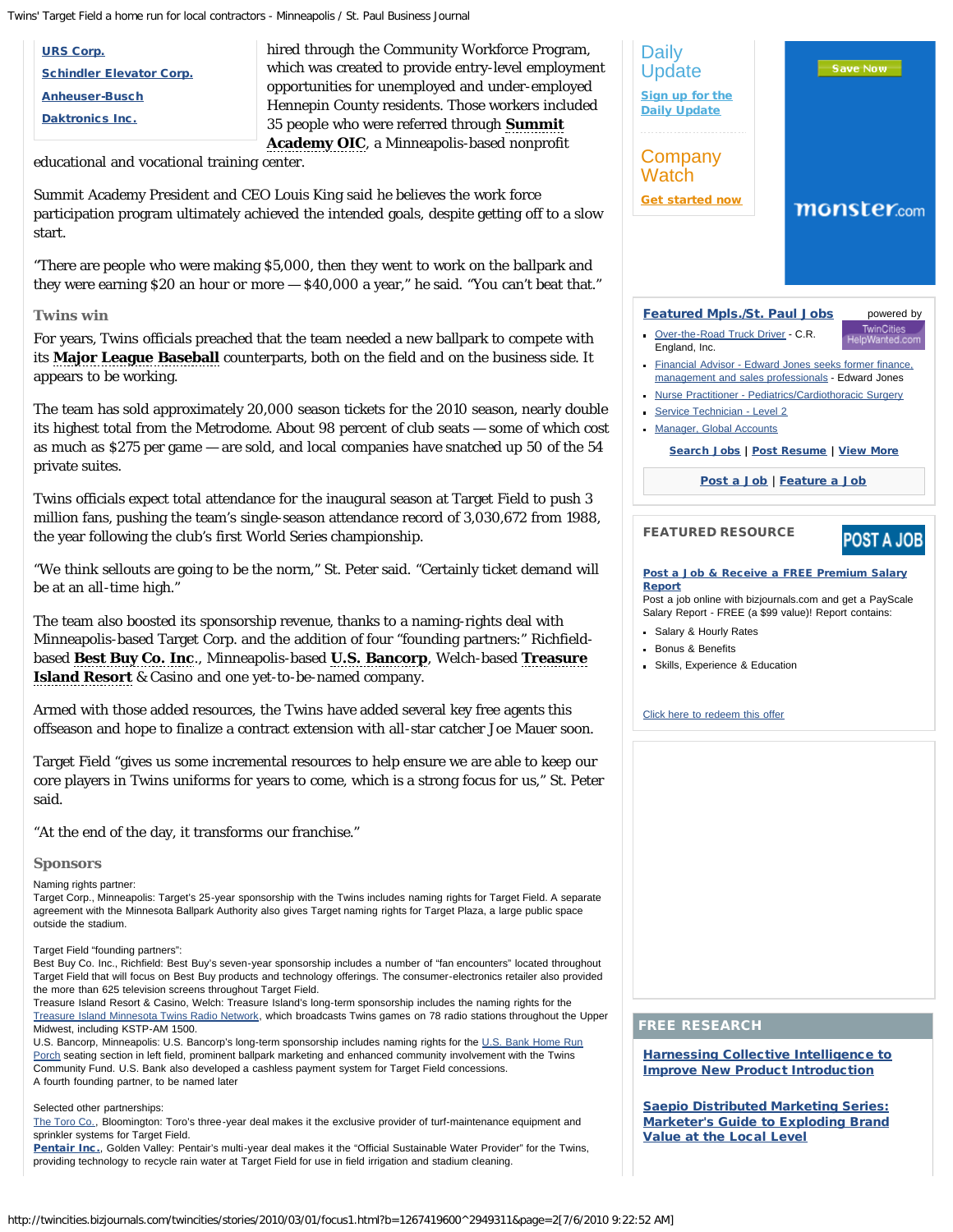| Anheuser-Busch Cos. Inc., St. Louis, Mo.: Anheuser-Busch's long-term deal includes naming rights for the Budweiser<br>Roof Deck atop the Twins' office building in left field.<br><b>Qwest Communications International Inc.</b> , Denver: Qwest's five-year deal makes it the exclusive communications-<br>services provider for Target Field.<br>Source: Minnesota Twins                                                                                                                                                                                                                                                                                                                                                                                                                                                                                                                                                                                                                                                                                                                                                                                                                                                                                                                                                                                                                                                                                                                                                                                                                                                                                                                                                                                                                                                                                                                                                                                                                                                                                                                                                                                                                                                                                                                                                                                                                                                                                                                                                                                                                                                                                                                                                                                                                                                                                                                                                                                                                                                                                                                                      | <b>Portfolio is the cure for OHSU Pathology</b><br>Department's image management pains<br><b>Case Study: Equinox Fitness need for</b><br>integrated talent management system |
|-----------------------------------------------------------------------------------------------------------------------------------------------------------------------------------------------------------------------------------------------------------------------------------------------------------------------------------------------------------------------------------------------------------------------------------------------------------------------------------------------------------------------------------------------------------------------------------------------------------------------------------------------------------------------------------------------------------------------------------------------------------------------------------------------------------------------------------------------------------------------------------------------------------------------------------------------------------------------------------------------------------------------------------------------------------------------------------------------------------------------------------------------------------------------------------------------------------------------------------------------------------------------------------------------------------------------------------------------------------------------------------------------------------------------------------------------------------------------------------------------------------------------------------------------------------------------------------------------------------------------------------------------------------------------------------------------------------------------------------------------------------------------------------------------------------------------------------------------------------------------------------------------------------------------------------------------------------------------------------------------------------------------------------------------------------------------------------------------------------------------------------------------------------------------------------------------------------------------------------------------------------------------------------------------------------------------------------------------------------------------------------------------------------------------------------------------------------------------------------------------------------------------------------------------------------------------------------------------------------------------------------------------------------------------------------------------------------------------------------------------------------------------------------------------------------------------------------------------------------------------------------------------------------------------------------------------------------------------------------------------------------------------------------------------------------------------------------------------------------------|------------------------------------------------------------------------------------------------------------------------------------------------------------------------------|
| More than the grass is green                                                                                                                                                                                                                                                                                                                                                                                                                                                                                                                                                                                                                                                                                                                                                                                                                                                                                                                                                                                                                                                                                                                                                                                                                                                                                                                                                                                                                                                                                                                                                                                                                                                                                                                                                                                                                                                                                                                                                                                                                                                                                                                                                                                                                                                                                                                                                                                                                                                                                                                                                                                                                                                                                                                                                                                                                                                                                                                                                                                                                                                                                    | <b>ADD WHITE PAPERS</b><br>see more whitepapers                                                                                                                              |
| Project planners hope to receive Leadership in Energy and <b>Environmental Design (LEED)</b> certification for Target Field. The<br>ballpark's various green design elements include:                                                                                                                                                                                                                                                                                                                                                                                                                                                                                                                                                                                                                                                                                                                                                                                                                                                                                                                                                                                                                                                                                                                                                                                                                                                                                                                                                                                                                                                                                                                                                                                                                                                                                                                                                                                                                                                                                                                                                                                                                                                                                                                                                                                                                                                                                                                                                                                                                                                                                                                                                                                                                                                                                                                                                                                                                                                                                                                           |                                                                                                                                                                              |
| Access to various forms of public transportation<br>Use of regional materials, including the limestone exterior<br>Use of recycled building materials (approximately 20 percent)<br>Rainwater-recycling system from Pentair that captures water and allows it to be used for stadium cleaning and field irrigation;<br>estimated water savings of 1.26 million gallons per year<br>Low-flow urinals, dual-flush toilets and aerated faucets<br>Energy-use reduction beyond state code<br>Source: Minnesota Twins                                                                                                                                                                                                                                                                                                                                                                                                                                                                                                                                                                                                                                                                                                                                                                                                                                                                                                                                                                                                                                                                                                                                                                                                                                                                                                                                                                                                                                                                                                                                                                                                                                                                                                                                                                                                                                                                                                                                                                                                                                                                                                                                                                                                                                                                                                                                                                                                                                                                                                                                                                                                |                                                                                                                                                                              |
| A who's who of Target Field subcontractors and suppliers                                                                                                                                                                                                                                                                                                                                                                                                                                                                                                                                                                                                                                                                                                                                                                                                                                                                                                                                                                                                                                                                                                                                                                                                                                                                                                                                                                                                                                                                                                                                                                                                                                                                                                                                                                                                                                                                                                                                                                                                                                                                                                                                                                                                                                                                                                                                                                                                                                                                                                                                                                                                                                                                                                                                                                                                                                                                                                                                                                                                                                                        |                                                                                                                                                                              |
| Architects<br>Populous (formerly HOK Sport Venue Event), Kansas City, Mo.<br>Hammel, Green and Abrahamson Inc., Minneapolis                                                                                                                                                                                                                                                                                                                                                                                                                                                                                                                                                                                                                                                                                                                                                                                                                                                                                                                                                                                                                                                                                                                                                                                                                                                                                                                                                                                                                                                                                                                                                                                                                                                                                                                                                                                                                                                                                                                                                                                                                                                                                                                                                                                                                                                                                                                                                                                                                                                                                                                                                                                                                                                                                                                                                                                                                                                                                                                                                                                     |                                                                                                                                                                              |
| Construction manager<br>M.A. Mortenson Co., Golden Valley                                                                                                                                                                                                                                                                                                                                                                                                                                                                                                                                                                                                                                                                                                                                                                                                                                                                                                                                                                                                                                                                                                                                                                                                                                                                                                                                                                                                                                                                                                                                                                                                                                                                                                                                                                                                                                                                                                                                                                                                                                                                                                                                                                                                                                                                                                                                                                                                                                                                                                                                                                                                                                                                                                                                                                                                                                                                                                                                                                                                                                                       |                                                                                                                                                                              |
| day-to-day operations<br>Minnesota Ballpark Authority, Minneapolis, owner<br>Minnesota Twins, Minneapolis, operator<br>Delaware North Sportservice, Buffalo, N.Y., food and retail concessions<br><b>General Security Services Corp., Minneapolis, security</b>                                                                                                                                                                                                                                                                                                                                                                                                                                                                                                                                                                                                                                                                                                                                                                                                                                                                                                                                                                                                                                                                                                                                                                                                                                                                                                                                                                                                                                                                                                                                                                                                                                                                                                                                                                                                                                                                                                                                                                                                                                                                                                                                                                                                                                                                                                                                                                                                                                                                                                                                                                                                                                                                                                                                                                                                                                                 |                                                                                                                                                                              |
| Key contractors and suppliers<br>A&A Millwork Inc., Minneapolis, millwork materials<br>ABS Support Services Inc., Liberty, Mo., tile supplies<br>AFS Systems Inc., Brooklyn Park, fire alarm supplies and installation<br>A&L Products and Service Co., Chicago, raw materials<br>Able Fence Inc., St. Paul, fencing<br>Absolute Commercial Flooring Inc., Golden Valley, batting cage turf installation<br>Aduddell Industries Inc., Oklahoma City, waterproofing<br>Advanced Shoring Co., St. Paul, concrete and masonry supplies<br>Albrecht Sign Co., Fridley, signage installation<br>Alliant Mechanical Inc., Eagan, under-bridge ventilation<br>Allied Electrical & Industrial Supply Co. Inc., Golden Valley, electrical supplies<br>Alpha Video & Audio Inc., Edina, video replay system<br>Ambassador Steel Corp., Auburn, Ind., structure reinforcing steel materials<br>Amerect Inc., Newport, architectural precast and support steel<br>American Artstone Co., New Ulm, stone material supplies<br>American Midwest Power, Plymouth, power distribution<br>Ames Construction Inc., Burnsville, bridges<br>Amit Enterprises, Brooklyn Park, HVAC dry equipment and materials<br>Amsysco Inc., Romeoville, III., post tension material supply<br>Am-Tec Designs Inc., Scandia, metal embeds<br>Anderson Iron Works Inc., Rogers, concrete embeds<br>Architectural Graphics Inc., Virginia Beach, Va., signage<br>Architectural Sales of Minnesota Inc., New Hope, acoustical ceiling supplies<br>Arrow Lift Accessibility, Blaine, wheelchair lift installation<br>Arteka Cos., Shakopee, landscaping<br>Athena FF&E Inc., Valencia, Calif., seating manufacturing and installation<br>Atlas Foundation Co., Maple Grove, deep foundations, steel piles<br>B&D Associates Inc., St. Paul, masonry and stone<br><b>B&amp;L Supply Inc., St. Paul, supplier</b><br>BDS Laundry System, St. Paul, laundry equipment<br>Bald Eagle Erectors Inc., Eagan, rebar installation, ornamental railing installation<br>Belair Excavating, New Brighton, site utilities<br>Berwald Roofing Co. Inc., St. Paul, roofing<br>Best Enterprises, Oakdale, low-voltage electrical systems<br><b>Biffs Inc., Shakopee, sanitation</b><br>Bredemus Hardware Co. Inc., St. Paul, supplies<br><b>Building Material Supply Inc., Golden Valley, specialty materials</b><br>Bulach Custom Rock, Inver Grove Heights, site architectural topping slab<br>C&H Baseball Inc., Bradenton, Fla., baseball equipment and wall pads<br>Carciofini Co., Burnsville, caulking<br>Ceco Concrete Construction, Kansas City, Mo., concrete deck forming<br>Cemstone Ready Mix Inc., Mendota Heights, concrete material/pumping<br>Centerpieces Surfaces Inc., Rogers, labor<br>Chicago Decking Inc., Merrillville, Ind., metal deck supplies<br>Collins Electrical Systems Inc., New Hope, loop/hand hole, light installation<br>Commercial Systems Technologies, Minneapolis, installation<br>Custom Refrigeration Inc., Golden Valley, equipment installation<br>DF Countryman Co., Minneapolis, broadcast and audio-visual materials |                                                                                                                                                                              |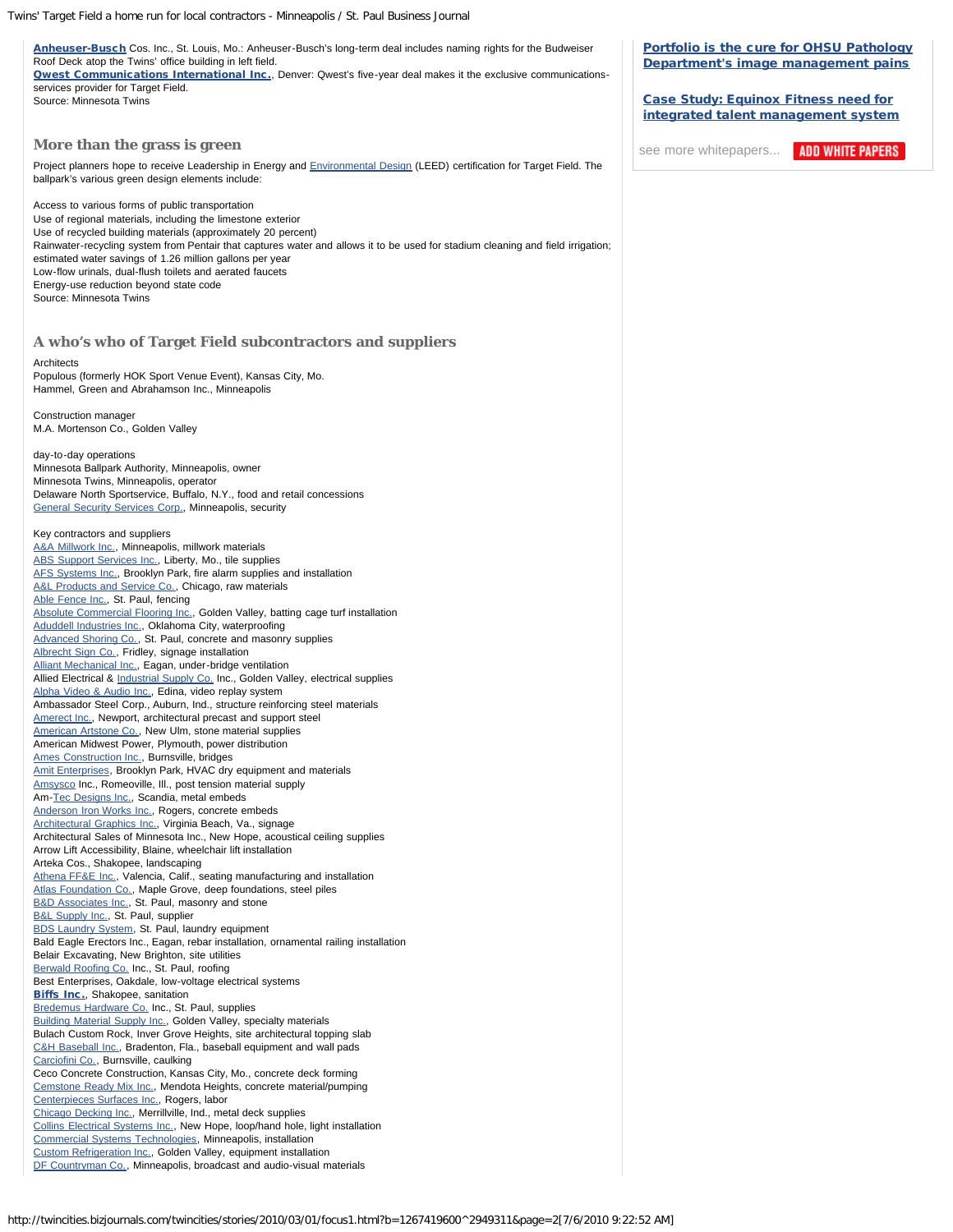[Daktronics Inc.](http://profiles.portfolio.com/company/us/sd/brookings/daktronics__inc_/2131935/), Brookings, S.D., scoreboard and other video displays Danny's Construction Co., Shakopee, structural steel installation [Davidson Decorating Design Inc.](http://twincities.bizjournals.com/twincities/related_content.html?topic=Davidson%20Decorating%20Design%20Inc), Edina, painting Designer Sign Systems Inc., Blaine, signage supplies Durant Mobile Wash, Maple Grove, burnished block wash and reseal [E&J Rebar Inc.](http://twincities.bizjournals.com/twincities/related_content.html?topic=E%26J%20Rebar%20Inc), Coon Rapids, rebar supply and installation E-[Con Placer Concrete Pumping Co.,](http://twincities.bizjournals.com/twincities/related_content.html?topic=Con%20Placer%20Concrete%20Pumping%20Co) St. Paul, concrete/pumping, conveying equipment [Eagle Clan Enterprises Inc.](http://twincities.bizjournals.com/twincities/related_content.html?topic=Eagle%20Clan%20Enterprises%20Inc), Ramsey, caulking precast [Edward Kraemer & Sons Inc.](http://twincities.bizjournals.com/twincities/related_content.html?topic=Edward%20Kraemer%20%26%20Sons%20Inc), Plain, Wis., Fifth Street bridge work [Electric Scientific Co.](http://twincities.bizjournals.com/twincities/related_content.html?topic=Electric%20Scientific%20Co), St. Louis Park, supplier [Electrical Install & Maintenance Co.](http://twincities.bizjournals.com/twincities/related_content.html?topic=Electrical%20Install%20%26%20Maintenance%20Co), Maple Plain, conduit systems [Elliott Contracting Corp.](http://twincities.bizjournals.com/twincities/related_content.html?topic=Elliott%20Contracting%20Corp), Minneapolis, conduit infrastructure Environmental Enhancements, Northfield, storm water: street sweep FPI Paving Contractors Inc., Little Canada, bituminous paving [Floors Northwest Inc.](http://twincities.bizjournals.com/twincities/related_content.html?topic=Floors%20Northwest%20Inc), Fridley, supplies [Fluid Specialties Inc.](http://twincities.bizjournals.com/twincities/related_content.html?topic=Fluid%20Specialties%20Inc), Edina, supplier [Franz ReproGraphics Inc.](http://twincities.bizjournals.com/twincities/related_content.html?topic=Franz%20ReproGraphics%20Inc), Brooklyn Center, printing [Frontier Construction Co.](http://twincities.bizjournals.com/twincities/related_content.html?topic=Frontier%20Construction%20Co) Inc., Deer River, sewer and water [Full Compass Systems](http://twincities.bizjournals.com/twincities/related_content.html?topic=Full%20Compass%20Systems), Middleton, Wis., wall mount broadcast boxes [Gage Brothers Concrete Products Inc.](http://twincities.bizjournals.com/twincities/related_content.html?topic=Gage%20Brothers%20Concrete%20Products%20Inc), Sioux Falls, S.D., architectural precast and support steel [Gephart Electrical Co.](http://twincities.bizjournals.com/twincities/related_content.html?topic=Gephart%20Electrical%20Co) Inc., St. Paul, electrical systems Glenn Rehbein Cos., Blaine, demolition and site preparation [Global Management & Supply](http://twincities.bizjournals.com/twincities/related_content.html?topic=Global%20Management%20%26%20Supply), Warren, Mich., signage supplies, video supply and installation [Go Fetsch Mechanical Inc.](http://twincities.bizjournals.com/twincities/related_content.html?topic=Go%20Fetsch%20Mechanical%20Inc), Wyoming, pipefitting Gopher Stage Lighting, Minneapolis, sign materials [Granite City Electric Supply Co.](http://twincities.bizjournals.com/twincities/related_content.html?topic=Granite%20City%20Electric%20Supply%20Co), Quincy, Mass., lighting fixtures Grazzini Brothers & Co., Eagan, floor and wall tile Gunnar Electric Inc., Eden Prairie, electrical installation Hanson Structural Precast Midwest, Maple Grove, structural precast [Harmon Sign Inc.](http://twincities.bizjournals.com/twincities/related_content.html?topic=Harmon%20Sign%20Inc), Novi, Mich., site and concession signage High Hawk Distributing, Hobart, Wis., electrical supplies [Homeco Insulation Inc.](http://twincities.bizjournals.com/twincities/related_content.html?topic=Homeco%20Insulation%20Inc), Coon Rapids, sprayed insulation Hufcor Minnesota, Golden Valley, overhead coiling doors [Infinity Access](http://twincities.bizjournals.com/twincities/related_content.html?topic=Infinity%20Access), St. Paul, personal fall protection [Interclad Inc.](http://twincities.bizjournals.com/twincities/related_content.html?topic=Interclad%20Inc), Plymouth, aluminum entrances, storefront [Irwin Seating Co.](http://twincities.bizjournals.com/twincities/related_content.html?topic=Irwin%20Seating%20Co), Grand Rapids, Mich., seating [Insulation Midwest Inc.](http://twincities.bizjournals.com/twincities/related_content.html?topic=Insulation%20Midwest%20Inc), Blaine, mechanical insulation Joan's Minority Owned Supplier, Minneapolis, plywood supplies JR Jones Fixture Co., New Hope, millwork and finish carpentry Jerry's [Floor Store](http://twincities.bizjournals.com/twincities/related_content.html?topic=Floor%20Store), Spring Lake Park, wood floors Johnson Sales of [Tamarack Inc.](http://twincities.bizjournals.com/twincities/related_content.html?topic=Tamarack%20Inc), Long Lake, exterior glass, shop sealants [K&K Fabrication Inc.](http://twincities.bizjournals.com/twincities/related_content.html?topic=K%26K%20Fabrication%20Inc), Austin, louver back-up steel [Kang Contracting Corp.](http://twincities.bizjournals.com/twincities/related_content.html?topic=Kang%20Contracting%20Corp), St. Paul, trucking [Keller Fence Co.](http://twincities.bizjournals.com/twincities/related_content.html?topic=Keller%20Fence%20Co), St. Paul, fencing [Kendell Doors & Hardware Inc.](http://twincities.bizjournals.com/twincities/related_content.html?topic=Kendell%20Doors%20%26%20Hardware%20Inc), Mendota Heights, Doors/frames/hardware [Kumar Mechanical Inc.](http://twincities.bizjournals.com/twincities/related_content.html?topic=Kumar%20Mechanical%20Inc), New Brighton, mechanical materials and labor [Landscape Forms Inc.](http://twincities.bizjournals.com/twincities/related_content.html?topic=Landscape%20Forms%20Inc), Kalamazoo, Mich., site furnishings [LeJeune Steel Co.](http://twincities.bizjournals.com/twincities/related_content.html?topic=LeJeune%20Steel%20Co), Minneapolis, structural steel materials [Lodahl Inc.](http://twincities.bizjournals.com/twincities/related_content.html?topic=Lodahl%20Inc), Mahtomedi, trucking [Lumbar Mechanical Inc.](http://twincities.bizjournals.com/twincities/related_content.html?topic=Lumbar%20Mechanical%20Inc), Minneapolis, pipefitting [Lutz Co.](http://twincities.bizjournals.com/twincities/related_content.html?topic=Lutz%20Co), Brooklyn Park, supplier [MBE Inc.](http://twincities.bizjournals.com/twincities/related_content.html?topic=MBE%20Inc), Delano, trucking [M.G. McGrath Inc.](http://twincities.bizjournals.com/twincities/related_content.html?topic=MG%20McGrath%20Inc), Maplewood, metal panels MJ's [Contract Appliance Inc.,](http://twincities.bizjournals.com/twincities/related_content.html?topic=Contract%20Appliance%20Inc) Oakdale, appliances [Marine Constructors Inc.](http://twincities.bizjournals.com/twincities/related_content.html?topic=Marine%20Constructors%20Inc), St. Paul, vibration monitoring [Metro Building Systems Inc.](http://twincities.bizjournals.com/twincities/related_content.html?topic=Metro%20Building%20Systems%20Inc), Brooklyn Park, metal building [Metro Manufacturing Inc.](http://twincities.bizjournals.com/twincities/related_content.html?topic=Metro%20Manufacturing%20Inc), St. Paul, steel stairs Metropolitan Mechanical Contractors Inc., Eden Prairie, mechanical systems [Metzger Building Materials Co.](http://twincities.bizjournals.com/twincities/related_content.html?topic=Metzger%20Building%20Materials%20Co), St. Paul, supplier [Meyer Contracting Inc.](http://twincities.bizjournals.com/twincities/related_content.html?topic=Meyer%20Contracting%20Inc), Maple Grove, site utilities [Mickman Brothers Inc.](http://twincities.bizjournals.com/twincities/related_content.html?topic=Mickman%20Brothers%20Inc), Ham Lake, irrigation system installation Midwest Land Surveyors & Civil Engineers Inc., Anoka, survey and layout [Midwest Sign & Screen Printing Supply Co.](http://twincities.bizjournals.com/twincities/related_content.html?topic=Midwest%20Sign%20%26%20Screen%20Printing%20Supply%20Co), St. Paul, signage supplies [Midwest Window Systems](http://twincities.bizjournals.com/twincities/related_content.html?topic=Midwest%20Window%20Systems), St. Michael, supplies [Minnesota Sodding Co.](http://twincities.bizjournals.com/twincities/related_content.html?topic=Minnesota%20Sodding%20Co), Welch, sod and playing field preparation [Mtec Electric Inc.](http://twincities.bizjournals.com/twincities/related_content.html?topic=Mtec%20Electric%20Inc), Brooklyn Center, temporary electric, lighting fixtures [Nadeau Excavating Inc.](http://twincities.bizjournals.com/twincities/related_content.html?topic=Nadeau%20Excavating%20Inc), Hampton, backfill material and placement NewMech Cos. Inc., St. Paul, fire protection Nordic Contracting of St. [Cloud Inc.](http://twincities.bizjournals.com/twincities/related_content.html?topic=Cloud%20Inc), St. Cloud, concrete material/pumping [OTA Trucking Inc.](http://twincities.bizjournals.com/twincities/related_content.html?topic=OTA%20Trucking%20Inc), Maplewood, trucking [Olympic Wall Systems Inc.](http://profiles.portfolio.com/company/us/mn/minnetonka/olympic_wall_systems_inc_/2583963/), Hopkins, interior drywall, exterior stud system O'Malley Construction Inc., Le Center, sidewalks [Parsons Electric Corp.](http://twincities.bizjournals.com/twincities/related_content.html?topic=Parsons%20Electric%20Corp), Fridley, electrical systems Pete's Water & Sewer, Minneapolis, water, sewer [Phasor Electric Co.](http://twincities.bizjournals.com/twincities/related_content.html?topic=Phasor%20Electric%20Co), Blaine, electrical installation Premise Communication, St. Louis, A/V systems [Princess Trucking](http://twincities.bizjournals.com/twincities/related_content.html?topic=Princess%20Trucking) Inc., Elk River, trucking [Production Design Products Inc.](http://twincities.bizjournals.com/twincities/related_content.html?topic=Production%20Design%20Products%20Inc), Ramsey, fabrication [Pugleasa Co.](http://twincities.bizjournals.com/twincities/related_content.html?topic=Pugleasa%20Co) Inc., Arden Hills, loading dock equipment Q.C. Cos., Ham Lake, acrylic flooring [R.A.M. Construction Services of MN](http://twincities.bizjournals.com/twincities/related_content.html?topic=RAM%20Construction%20Services%20of%20MN), Little Canada, expansion joints [RES Specialty Services](http://twincities.bizjournals.com/twincities/related_content.html?topic=RES%20Specialty%20Services), Minneapolis, mechanical insulation [Ramsey Excavating Co.](http://twincities.bizjournals.com/twincities/related_content.html?topic=Ramsey%20Excavating%20Co), Minneapolis, foundation excavation/backfill Rock On [Trucks Inc.,](http://twincities.bizjournals.com/twincities/related_content.html?topic=Trucks%20Inc) Waite Park, trucking [Roettger Welding Inc.](http://twincities.bizjournals.com/twincities/related_content.html?topic=Roettger%20Welding%20Inc), Stillwater, fabrication SDQ, Minnetonka, janitorial services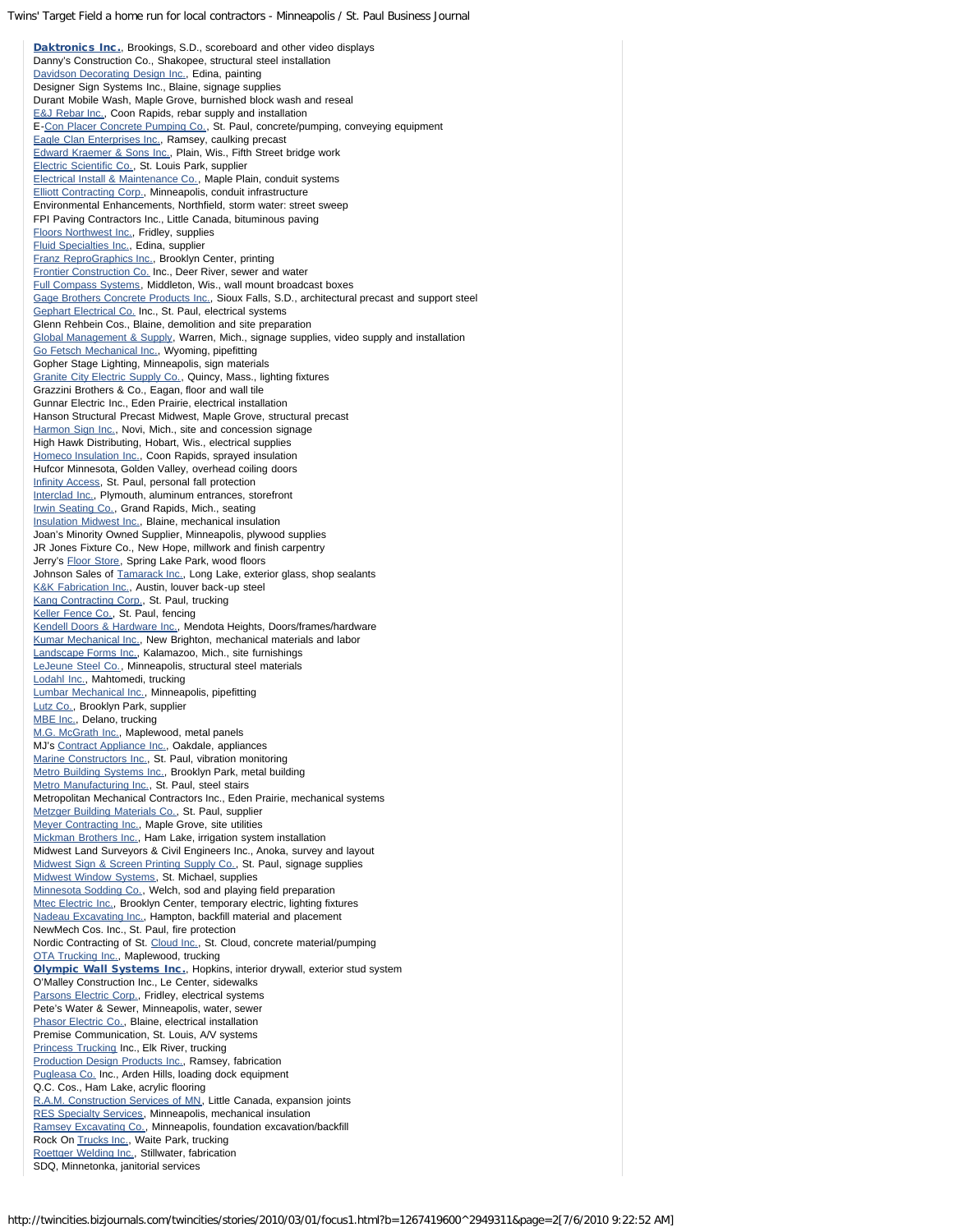[Contact the Editor](http://twincities.bizjournals.com/twincities/contactus/contact_editor.html) | [Need Assistance?](http://twincities.bizjournals.com/twincities/aboutus/help.html) | [More Latest News](http://twincities.bizjournals.com/twincities/latestnews.html)  $\rightarrow$ [STK Manufacturing Inc.](http://twincities.bizjournals.com/twincities/related_content.html?topic=STK%20Manufacturing%20Inc), Osseo, vinyl installation [Safety Signs Inc.](http://twincities.bizjournals.com/twincities/related_content.html?topic=Safety%20Signs%20Inc), Lakeville, signage [Sage Services Inc.](http://twincities.bizjournals.com/twincities/related_content.html?topic=Sage%20Services%20Inc), Plymouth, conduit installation St. Paul Linoleum & Carpet Co., Eagan, flooring [Schindler Elevator Corp.](http://twincities.bizjournals.com/twincities/related_content.html?topic=Schindler%20Elevator%20Corp), Morristown, N.J., elevators and escalators Schwartz's [Tools & Fasteners Inc.](http://twincities.bizjournals.com/twincities/related_content.html?topic=Tools%20%26%20Fasteners%20Inc), St. Paul, low-voltage electrical materials [Seal Treat Inc.](http://twincities.bizjournals.com/twincities/related_content.html?topic=Seal%20Treat%20Inc), Eden Prairie, plaza expansion joints Shamrock Disposal, Blaine, dumpsters Shaw/[Stewart Lumber Co.](http://twincities.bizjournals.com/twincities/related_content.html?topic=Stewart%20Lumber%20Co), Minneapolis, wood louver supplies [Shaw Trucking Inc.](http://twincities.bizjournals.com/twincities/related_content.html?topic=Shaw%20Trucking%20Inc), Andover, trucking [Simplex Construction Supplies Inc.](http://twincities.bizjournals.com/twincities/related_content.html?topic=Simplex%20Construction%20Supplies%20Inc), Blaine, supplies Spec 7 Group, Minneapolis, waterproofing [Sports Fields Inc.](http://twincities.bizjournals.com/twincities/related_content.html?topic=Sports%20Fields%20Inc), Canton, Ga., playing field [Stafford-Smith Inc.](http://twincities.bizjournals.com/twincities/related_content.html?topic=Stafford-Smith%20Inc), Elkhorn, Wis., food service equipment [Staging Concepts Inc.](http://twincities.bizjournals.com/twincities/related_content.html?topic=Staging%20Concepts%20Inc), Brooklyn Park, handrails [Standard Iron & Wire Works Inc.](http://twincities.bizjournals.com/twincities/related_content.html?topic=Standard%20Iron%20%26%20Wire%20Works%20Inc), Monticello, miscellaneous metals [State Mechanical Inc.](http://twincities.bizjournals.com/twincities/related_content.html?topic=State%20Mechanical%20Inc), Farmington, underground plumbing [Stripe Right Inc.](http://twincities.bizjournals.com/twincities/related_content.html?topic=Stripe%20Right%20Inc) St. Paul, caulking [Structural Preservation Systems Inc.](http://twincities.bizjournals.com/twincities/related_content.html?topic=Structural%20Preservation%20Systems%20Inc), St. Paul, slab waterproofing [Summit Electric Corp.](http://twincities.bizjournals.com/twincities/related_content.html?topic=Summit%20Electric%20Corp), Stillwater, electrical rough-in and finish supplies [Superior Iron Inc.](http://twincities.bizjournals.com/twincities/related_content.html?topic=Superior%20Iron%20Inc), Elk River, structural bolt supplies [Swanson & Youngsdale Inc.](http://twincities.bizjournals.com/twincities/related_content.html?topic=Swanson%20%26%20Youngsdale%20Inc), St. Louis Park, painting and wall coverings [TEK Steel Fabricators Inc.](http://twincities.bizjournals.com/twincities/related_content.html?topic=TEK%20Steel%20Fabricators%20Inc), East Bethel, railing fabrication [Tailored Foam Inc.](http://twincities.bizjournals.com/twincities/related_content.html?topic=Tailored%20Foam%20Inc), Coon Rapids, masonry installation Tekna-Kleen, Burnsville, exterior window cleaning [Thor Construction Inc.](http://profiles.portfolio.com/company/us/ma/medford/thor_construction_company/965977/), Fridley, concrete work Tri-Construction, Minneapolis, labor Twin City Acoustics, Plymouth, acoustical ceilings **[Twin City Security Inc.](http://twincities.bizjournals.com/twincities/related_content.html?topic=Twin%20City%20Security%20Inc), Coon Rapids, security** [URS Corp.](http://profiles.portfolio.com/company/us/ca/san_francisco/urs_corp_/20345/), Minneapolis, surveying [U.S. Chutes Corp.](http://twincities.bizjournals.com/twincities/related_content.html?topic=US%20Chutes%20Corp), Bantam, Conn., facility chutes U.S. Framers & Finishers Inc., Minneapolis, finish carpentry [United Rentals Inc.](http://twincities.bizjournals.com/twincities/related_content.html?topic=United%20Rentals%20Inc), Minneapolis, signage [Valley Construction Supply Inc.](http://twincities.bizjournals.com/twincities/related_content.html?topic=Valley%20Construction%20Supply%20Inc), Apple Valley, roofing supplies Veit & Co. Inc., Rogers, site work and cisterns [Vetter Stone Co.](http://twincities.bizjournals.com/twincities/related_content.html?topic=Vetter%20Stone%20Co), Mankato, limestone materials Vic's [Crane & Heavy Haul Inc.](http://twincities.bizjournals.com/twincities/related_content.html?topic=Crane%20%26%20Heavy%20Haul%20Inc), Rosemount, crane rental [Wallboard Inc.](http://twincities.bizjournals.com/twincities/related_content.html?topic=Wallboard%20Inc), Fridley, drywall materials Waterproofing by Experts, Lino Lakes, waterproofing for plaza planters Williams Engineering, St. Paul, amps Woody's [Rebar Co.](http://twincities.bizjournals.com/twincities/related_content.html?topic=Rebar%20Co), Vadnais Heights, foundation rebar, welding [XYZ Audio Visual Inc.](http://twincities.bizjournals.com/twincities/related_content.html?topic=XYZ%20Audio%20Visual%20Inc), Bloomington, A/V installation [Yaw Construction Group Inc.](http://twincities.bizjournals.com/twincities/related_content.html?topic=Yaw%20Construction%20Group%20Inc), Minneapolis, demolition, concrete work [Zimmerman Bros.](http://twincities.bizjournals.com/twincities/related_content.html?topic=Zimmerman%20Bros) Trucking, Osseo, precast concrete hauling Source: M.A. Mortenson Co., Minnesota Ballpark Authority, Minnesota Twins *jvomhof@bizjournals.com | (612) 288-2101* Pages: [1](http://twincities.bizjournals.com/twincities/stories/2010/03/01/focus1.html?b=1267419600^2949311&page=1) 2  [Buy a link here](http://bizjournals.adsonar.com/admin/advertisers/indexPl.jsp)  Sponsored Links [Hot Stock Pick - GSLO](javascript:void(0);) [All American Solar Energy Trading, Investment, Stocks.](javascript:void(0);) [TODAY: iPads for \\$23.74?](javascript:void(0);) [Special Report: Apple iPads are being auctioned for an](javascript:void(0);) [incredible 80% off!](javascript:void(0);) [Ditech® Official Site](javascript:void(0);) [Fast & Friendly Service. Apply Online and Start Saving](javascript:void(0);) [Today!](javascript:void(0);) [Weird Penny Stock Trick](javascript:void(0);) [We found the #1 way to spot penny stocks that explode](javascript:void(0);) [each day!](javascript:void(0);) Most Read Stories **[Brucato leaving KSTP-TV](http://twincities.bizjournals.com/twincities/stories/2010/06/28/daily28.html) [Target to open first Manhattan store](http://twincities.bizjournals.com/twincities/stories/2010/06/28/daily40.html)** [Target is first to ad-wrap NYC subway car](http://twincities.bizjournals.com/twincities/stories/2010/06/28/daily11.html) **[Simple Sandwich in Minneapolis automates](http://twincities.bizjournals.com/twincities/stories/2010/06/28/daily30.html)** [sandwich ordering](http://twincities.bizjournals.com/twincities/stories/2010/06/28/daily30.html) ■ [3M sues rival over reflective patents](http://twincities.bizjournals.com/twincities/stories/2010/06/28/daily12.html) Most Emailed Stories **[Medtronic, other med-tech firms banking on future](http://twincities.bizjournals.com/twincities/stories/2010/07/05/focus1.html)** [growth of transcatheter heart-valve products](http://twincities.bizjournals.com/twincities/stories/2010/07/05/focus1.html) **[UnitedHealth picks RSP Architects, McGough to](http://twincities.bizjournals.com/twincities/stories/2010/07/05/story1.html)** [build tower](http://twincities.bizjournals.com/twincities/stories/2010/07/05/story1.html) **[Office Furniture Specialists files to liquidate](http://twincities.bizjournals.com/twincities/stories/2010/07/05/story8.html) [Simple Sandwich in Minneapolis automates](http://twincities.bizjournals.com/twincities/stories/2010/06/28/daily30.html)** [sandwich ordering](http://twincities.bizjournals.com/twincities/stories/2010/06/28/daily30.html) **[Acorn Cardiovascular raises \\$478K](http://twincities.bizjournals.com/twincities/stories/2010/07/05/newscolumn3.html)** You must be logged in to post a comment. [Log in](https://www.bizjournals.com/twincities/account/sign_in/?uri=%2Ftwincities%2Fstories%2F2010%2F03%2F01%2Ffocus1.html%3Fb%3D1267419600%5E2949311%26page%3D2) or [Register](http://www.bizjournals.com/my_account/registration/signup.html?market=twincities&uri=%2Ftwincities%2Fstories%2F2010%2F03%2F01%2Ffocus1.html%3Fb%3D1267419600%5E2949311%26page%3D2). Showing 0 comments